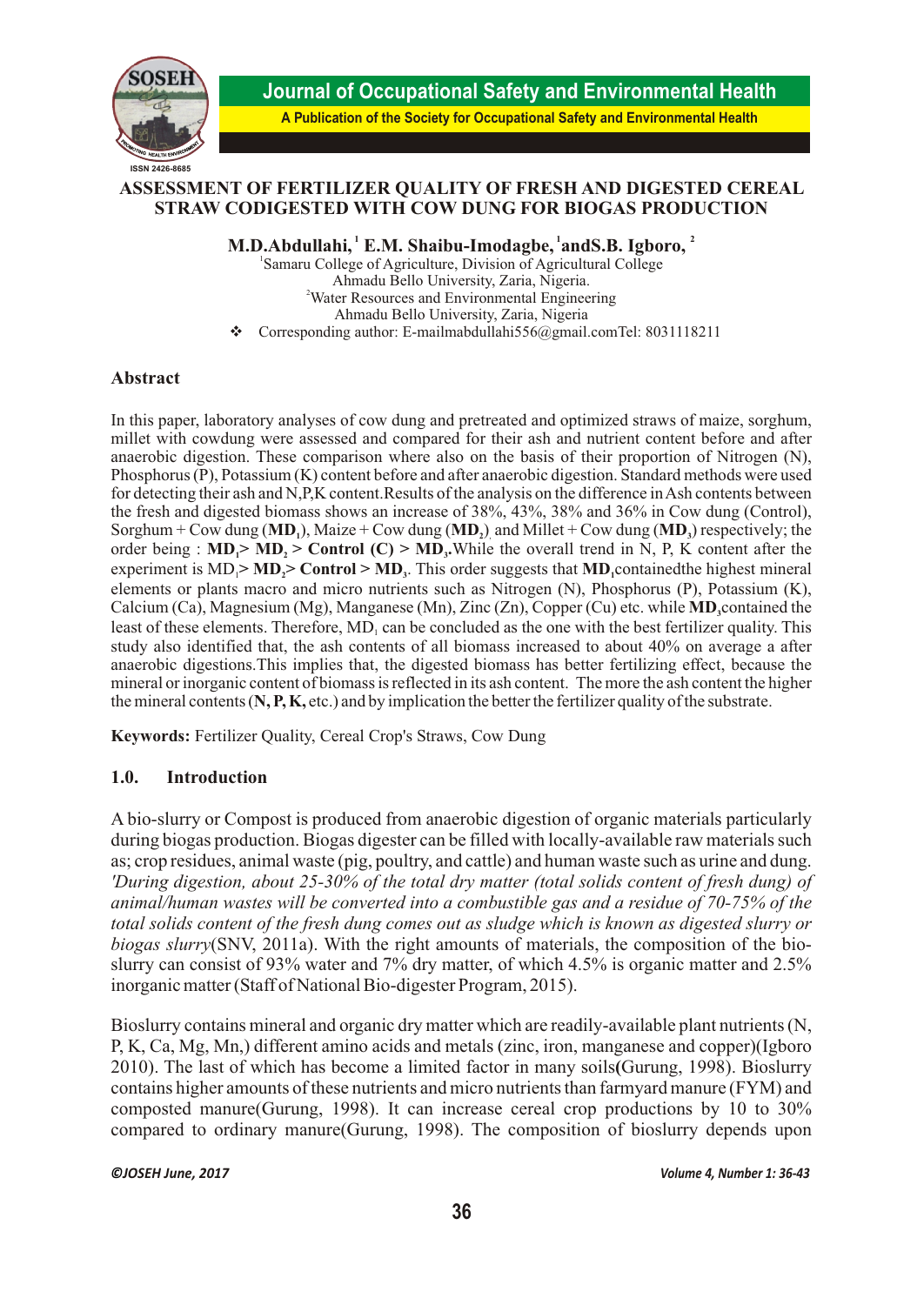several factors: the dung source (animal, human, or other feedstock), water, breeds and ages of the animals, types of feed and feeding rates(Centre for Energy Studies, 2001).

Bioslurry can be used to fertilize crops directly or added to composting of other organic materials. Bioslurry is an already-digested source of animal waste because during digestion nutrients are transformed from organic states to dissolved states, making them more useful for plant uptake(Lansing *et al*., 2010)and if urine (animal and/or human) is added, more nitrogen is added to the bioslurry which can speed up the compost-making process. This improves the carbon/nitrogen (C/N) ratio in the compost(C. E. S. I. E. 2001). However, the quality of the produced bio-slurry is determined by the digester design.

Biogas and bio-slurry offer several benefits by improving fertiliser qualities, reducing odours and pathogens and providing renewable energy and fuel(Holm *et al* (2009). The use of bio-slurry on farm; provides slow release of plant nutrients in the soil which is better for nutrient uptake and assimilation for plants, low in Carbon/anaerobic Nitrogen ratio, will cause quick mineralization of soil organic matter, increases nutritional content in plants, it prevent plant diseases, avert runoff and retained moisture content in soil, build healthy fertile soil for crop production and produced testier fruits and vegetables. Chemical Fertilizers provide short term results yet in long term damage the soil by interfering with its pH, modified the kinds of microorganism that provide plants with natural immunity against diseases(Certified Organic OMRI Fertilizer, 2015), undermined ground water, and more importantly our health. Because, excessive air and water borne nitrogen from fertilizer may cause: respiratory ailments, cardiac disease cancers and methemoglobinemia (AgriHunt For Agricultural Knowledge, 2014).

This paper aims to determine the fertilizer quality of fresh and digested cereal straw co-digested with cow dung for biogas production. This was done by conducting a laboratory analysis on *Ash content* and the vital plant nutrient encompasses *Nitrogen (N), Phosphorus (P<sub>2</sub>O<sub>2</sub>) and Potassium (K O)*of each biomass resources both before and after anaerobic digestion and the result was *<sup>2</sup>* compared to know the extent of conversion of each substrate.

## **2.0. Material and Method**

# **2.1. Description of the Study Area**

The experiment was carried out at the Sanitary Chemistry and Microbiology Laboratory of the Department of Water Resources and Environmental Engineering, Faculty of Engineering, Ahmadu Bello University, Zaria. Locatedon latitude  $11^{\circ}9^{\prime}5.94^{\prime}$  N and longitude  $7^{\circ}38^{\prime}5.17^{\prime}$  E At the North-Western part of Nigeria.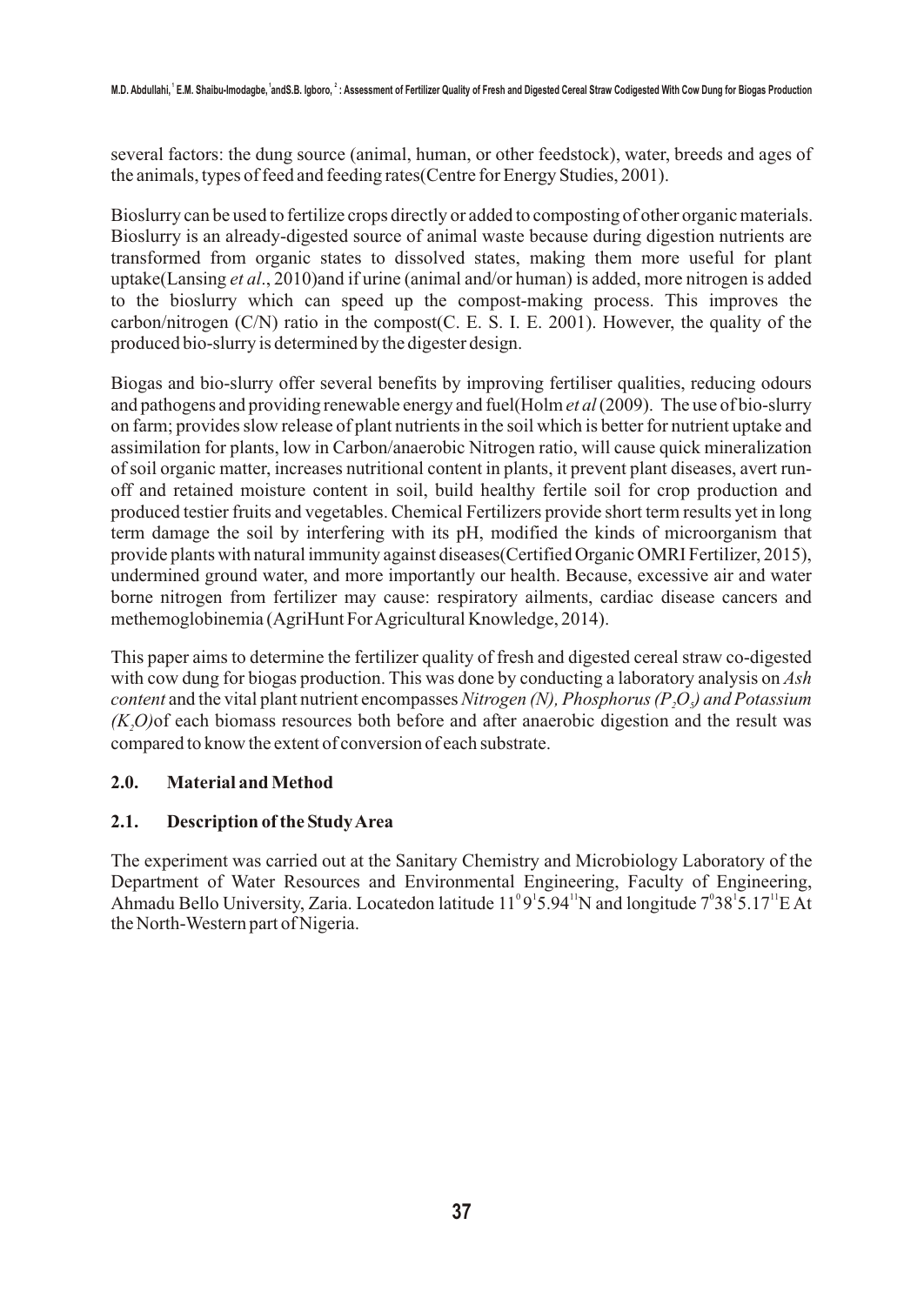

**Figure 1: The Study Area(Source; Idowo and Yetunde 2012).** 

# **2.2. Instruments/Apparatus and Chemical Used**

Chemicals of analar grade were used in the preparation of solutions as well as routine laboratory analyses using equipment such as; 6100 Spectrophotometer, Flame Photometer, Ohaus-Brain weigh Moisture Determination equipment, Furnace (0-1200°C), 19 Litre dispenser rubber as digester, Oven (0-200°C), Kjeldahl apparatus, Analytical Mill and Hanna Pocket-Sized pH meter and glass wares.

# **2.3. Raw materials**

Dried Cereal straws from maize, millet, sorghum and fresh cattle manure sourced from Samaru College of Agriculture, Division of Agricultural College, Ahmadu Bello University, Zaria.

# **3.0. Method**

# **3.1. Optimization of Cereal Straw with Inoculums (Cow dung)**

On the average plant material like cereal straw of agricultural waste have a carbon to nitrogen (C/N) ratio of about 60:1 as against the ratio of 20:1 or 30:1 for maximum proliferation of the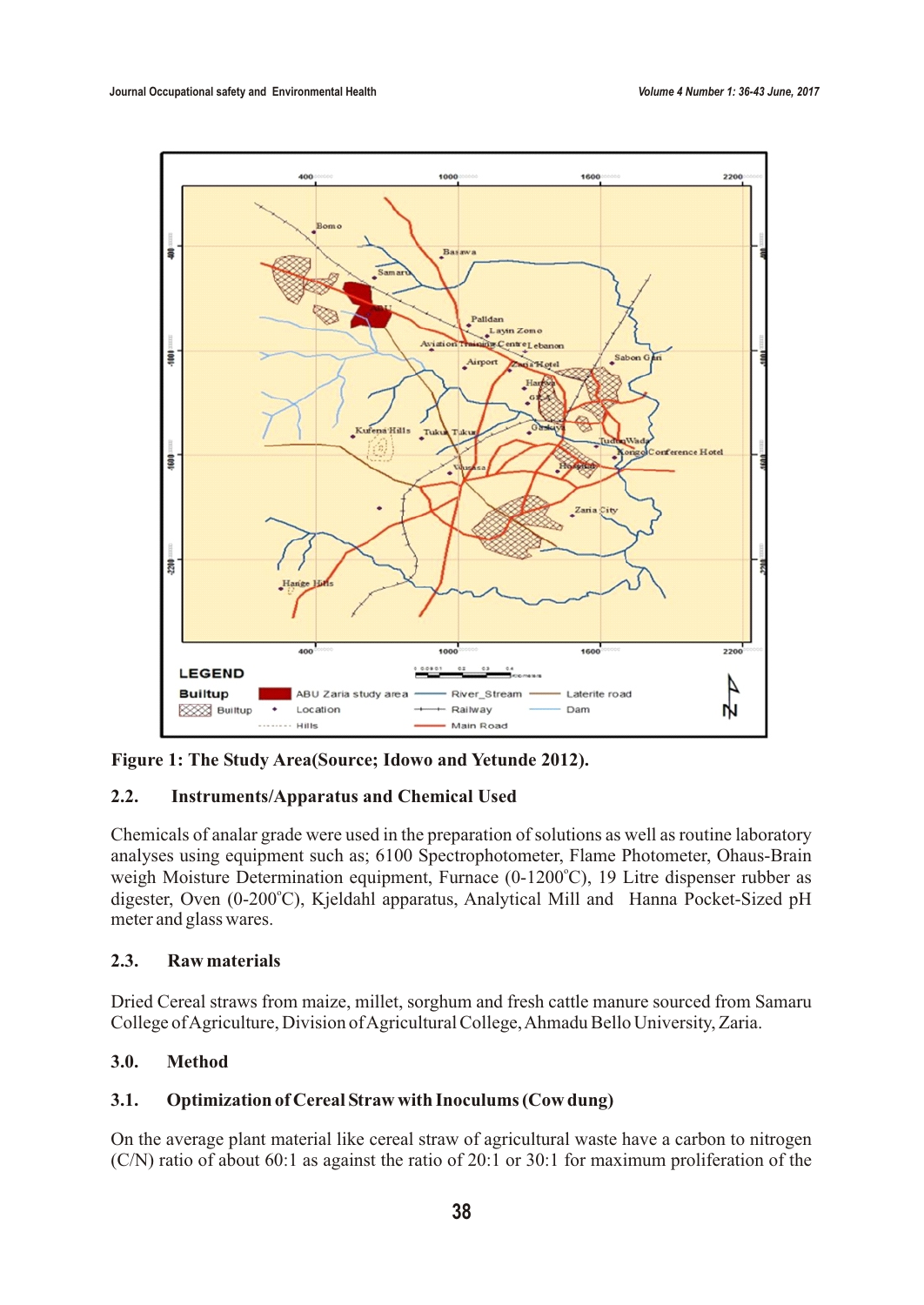bacteria in the degradation process of anaerobic digestion to produce biogas (Braun, 1982).Therefore 30g of cereal straw was mixed with 1kg of cow dung to optimize the cereal straw.

For 1kg of cow dung, the corn straw that should be mixed was calculated below;

Recommended Carbon to Nitrogen 
$$
\left(\frac{C}{N}\right)
$$
 ratio is 25 **{average i.e.**  $\left(\frac{20+30}{2}\right)$ }

\n••1  $[kg] \times 24 \left\{ \left(\frac{C}{N}\right)\right\} + R[kg] \times 60 \left\{ \left(\frac{C}{N}\right)\right\} = (1+R)[kg] \times 25 \left\{ \left(\frac{C}{N}\right)\right\}$ 

\nWhere; R is the weight of corn straw in kg, N is the nitrogen and C is the carbon

Therefore,  $R = \frac{1}{25} = 0.029$ kg= 29g and R to the nearest tenth is 30g. (Therefore, for each k g of

Cow dung 0.030kg (30g) of cereal straw should be mixed).

## **3.2. Pretreatmentof the raw material and experimental pattern**

The straws were milled by using a grinding machine to a size of 1.0 - 2.0 mm and subjected to a thermal pretreatment by mixing the ground biomass with water at a temperature of 100°C for 1 hour. The pretreatment step was done in order to depolymerise the lignocellulosic complex and increase the rate of degradation and the biogas potential of the substrates(Sasse*et al*., 1991).

#### **3.3. Preparation of the Samples**

After pretreatment180g of each pretreated Agricultural waste i.e. maize, millet and sorghum straws was mixed with 6kg and 7 litre of Cow dung and water respectively. Then the final mixture was then slurried to obtain 8% dry weight in all batches(Ituen*et al*., 2007), (Akpan1995), and put into an air tied digester for anaerobic digestion to takes place for 40 days. However, 6kg of Cow dung only(Control) was mixed with 6litre of water in ratio 1:1 by volume that is one part of waste and one part of water and follows same procedure as discussed above. Some pretreated and mixed biomass was taken to the laboratory for proximate analysis. The Micro-digester used in this research consisted of four 19 litre polycarbonate plastic water dispenser rubber.

#### **3.4. Laboratory Analysis**

## **3.4.1. Determination of Ash content (AC)**

The standard method for ash content as described by Zuruet al, (2001) and briefly highlighted below was used.

$$
\% AC = \frac{m_4 - m_0}{m_3 - m_0} \times 100
$$

 $m<sub>o</sub>=$  mass of empty crucible;  $m<sub>i</sub>$  Mass of dried sample and dried cruciblebefore heated in a muffle furnace;  $m<sub>a</sub>$  = Mass of dried sample and dried crucible after heated in a muffle furnace.

#### **3.4.2. Determination of Nitrogen**

The micro Kjeldahl method as described by Uriyo and Singh, (1974) was used to determine the nitrogen content in the samples.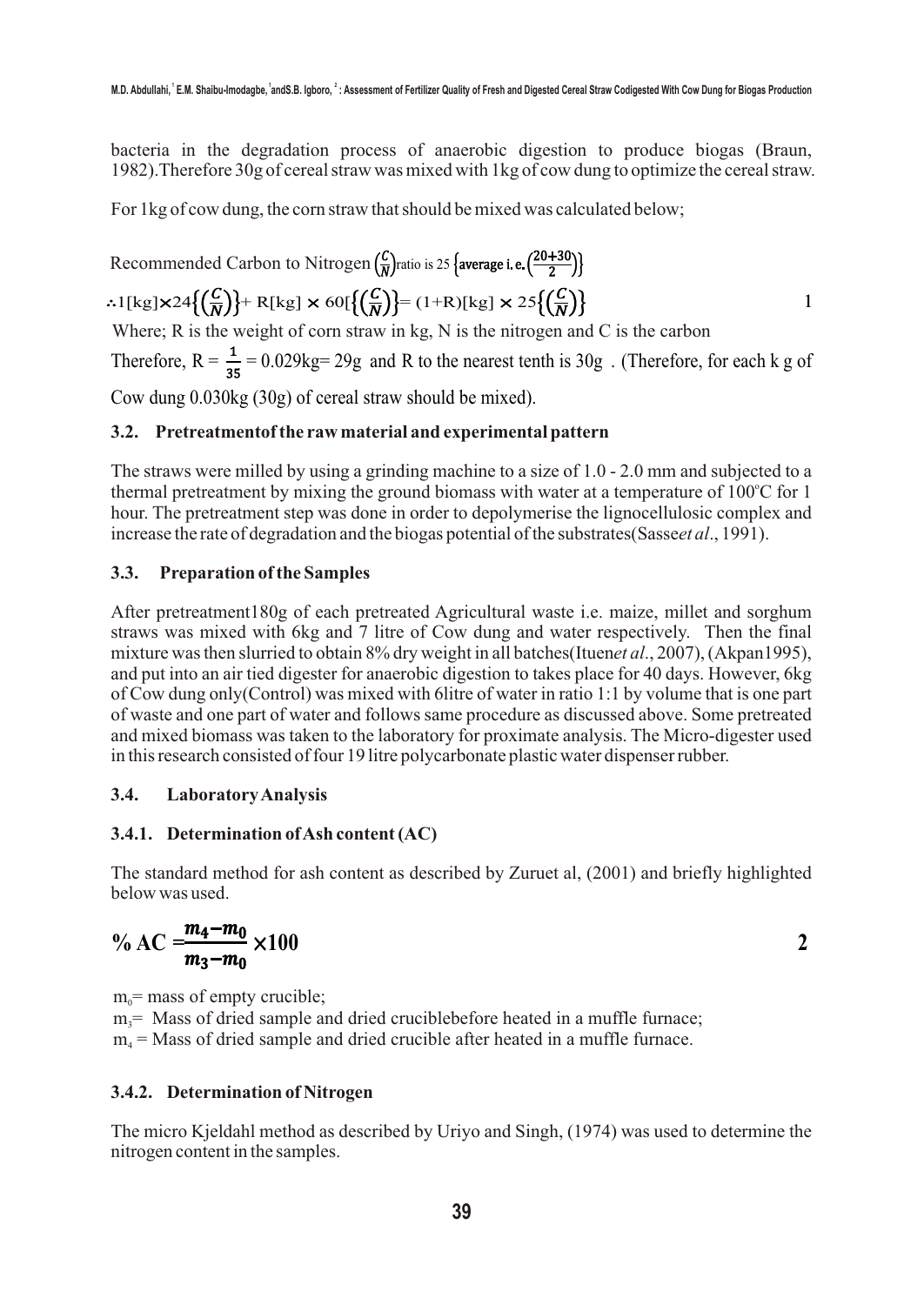#### **3.4.3. Determination of Phosphorus**

The phosphorus content of the substrates was determined using the colorimetric method based on formation of an ammonium molybdate complex as described by Uriyo and Singh, (1974).

### **3.4.4. Determination of Potassium**

The potassium content of the substrates was determined using emission technique. The principle of the technique is described by Uriyo and Singh, (1974).

### **4. 0. Result and Discussion**

### **4. 1. Result**

### **The results of the findings are as discussed from Figure 1, 2, and 3.**

### **4.2. Discussion**

### **4.2.1. Ash Content**

The results of the aboratory analysis as shown in Figure 1 revealed that the ash content of fresh biomass varied from  $25.0\%$  in Control to  $26.74\%$  in MD, with an average of  $25.79\%$  while the digested biomass varied from  $34.50\%$  in MD<sub>1</sub> to  $38.24\%$  in MD<sub>1</sub> with an average of  $35.80\%$ . This clearly shows an increase of 38%, 43%, 38% and 36% for Control,  $MD_1$ ,  $MD_2$ , and  $MD_3$ respectively; the order being:  $MD_1 > MD_2 > Com(rol) > MD_3$ . This order suggests that  $MD_1$ contained the highest mineral elements while **MD**, contained the least of these mineral elements. In other words, **MD**<sub>1</sub> would contained the highest amount of the following fertilizer nutrient like; **N, P, K, Ca, Mg, Mn, Zn, Cu etc.** while **MD**, would contained the least of these vital nutrients. However, this work was in agreement with the similar work carried out by Abdullahi*et al*., (2015) and Zuru*et al* (2001).

The order is also the same as the ranking for the decrease in volatile matter content. From a similar work carried out by Abdullahi *et al*., (2015) on proximate analysis for biogas production potential of cereal straw, it was shown that, the anaerobic digestion process uses up the volatile matter thereby exposing the fertilizer contents of the biomasses. The substrate with the highest volatile matter conversion would also have the highest amount of ash content and he concluded that the mixture of Sorghum straw and Cow dung (MD<sub>1</sub>) which have the highest volatile matter conversion would contained the highest amount of ash content while the mixture of Millet Straw and Cow dung (**MD**<sub>2</sub>) which have the least conversion of volatile matter would also contained the least amount of ash content.



**Experimental Units** 

**Figure 1: Ash Content Comparison between Fresh and Digested Biomass Resources**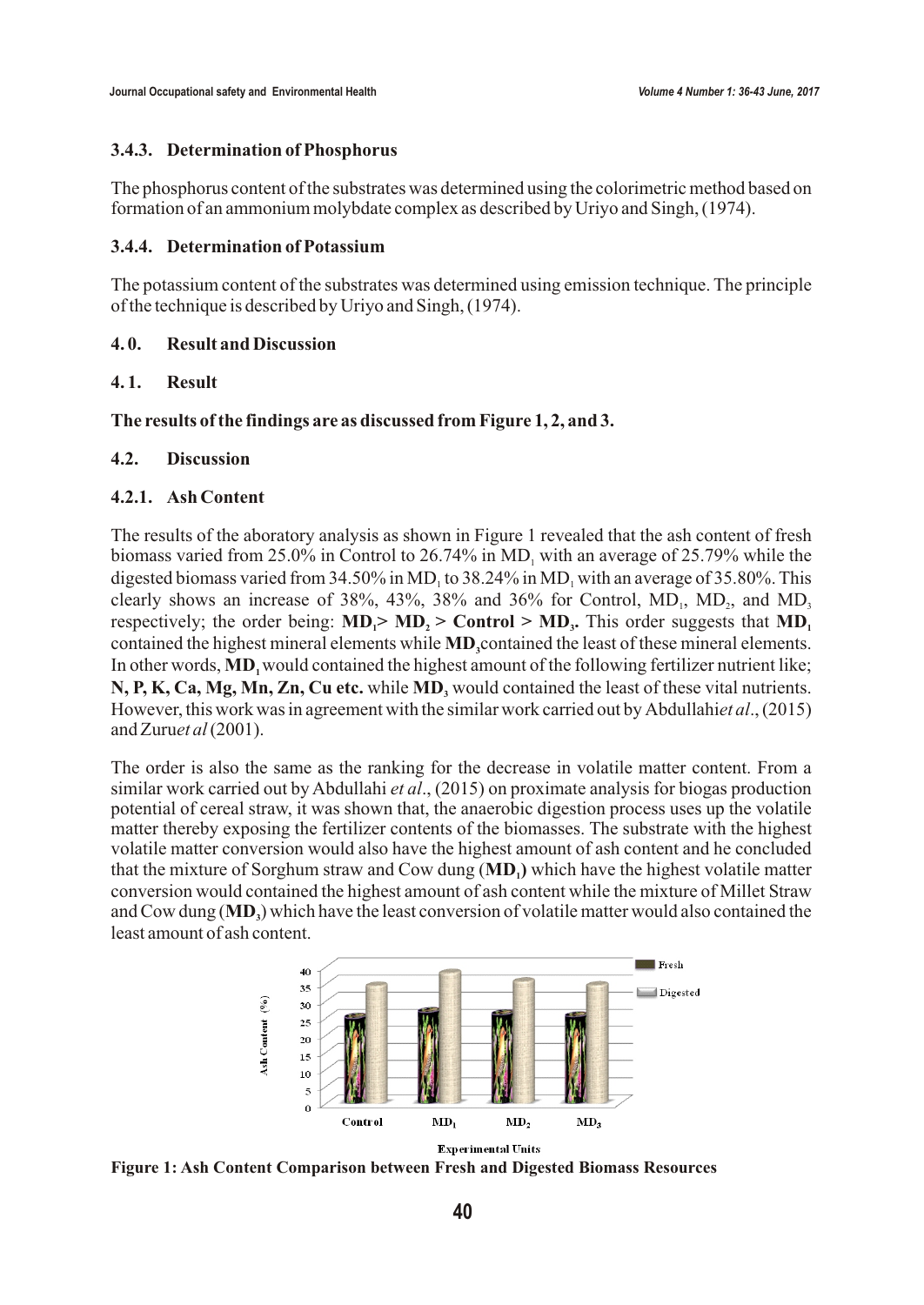

 **Figure 2: The Extent of Conversion of Ash Content of the Biomass Resources**

#### **4.2.1. The NPK Content**

The laboratory analysis revealed that, the fresh biomasses possessed an average Nitrogen, Phosphorus and Potassium content of 1.19%, 1.36% and 0.60% respectively while digested biomasses contained an average Nitrogen, Phosphorus and Potassium content of 1.81%, 3.32% and 1.13% respectively. This however, accounted for an increase of about 52%, 144% and 88% NPK contents respectively. This clearly shows that, the NPK contents of all the biomass increased after anaerobic digestions. Therefore, digested biomass have better fertilizer quality. This increasing trend in results is in agreement with the results of ash content reported by Zuru*et al* (2006) on their research work on statistical analyses of biogas production from camel, cattle, goats, horses and sheep dungs.



**Figure 3: Comparison of N, P, K Content between Fresh and Digested Biomass**

To ascertain which of these major fertilizer nutrients (N, P, K) is dominant in the digested biomass, the **N, P, K** contents of each biomass are compared in Figure 3 and the trends are given below:

 $N$ **-content:**  $MD_1 > MD_2 > Control > MD_3$  $P$ **-content:**  $MD_1 > MD_2 > Control > MD_3$  $K$ -content: Control >  $MD_1$ >  $MD_2$ >  $MD_3$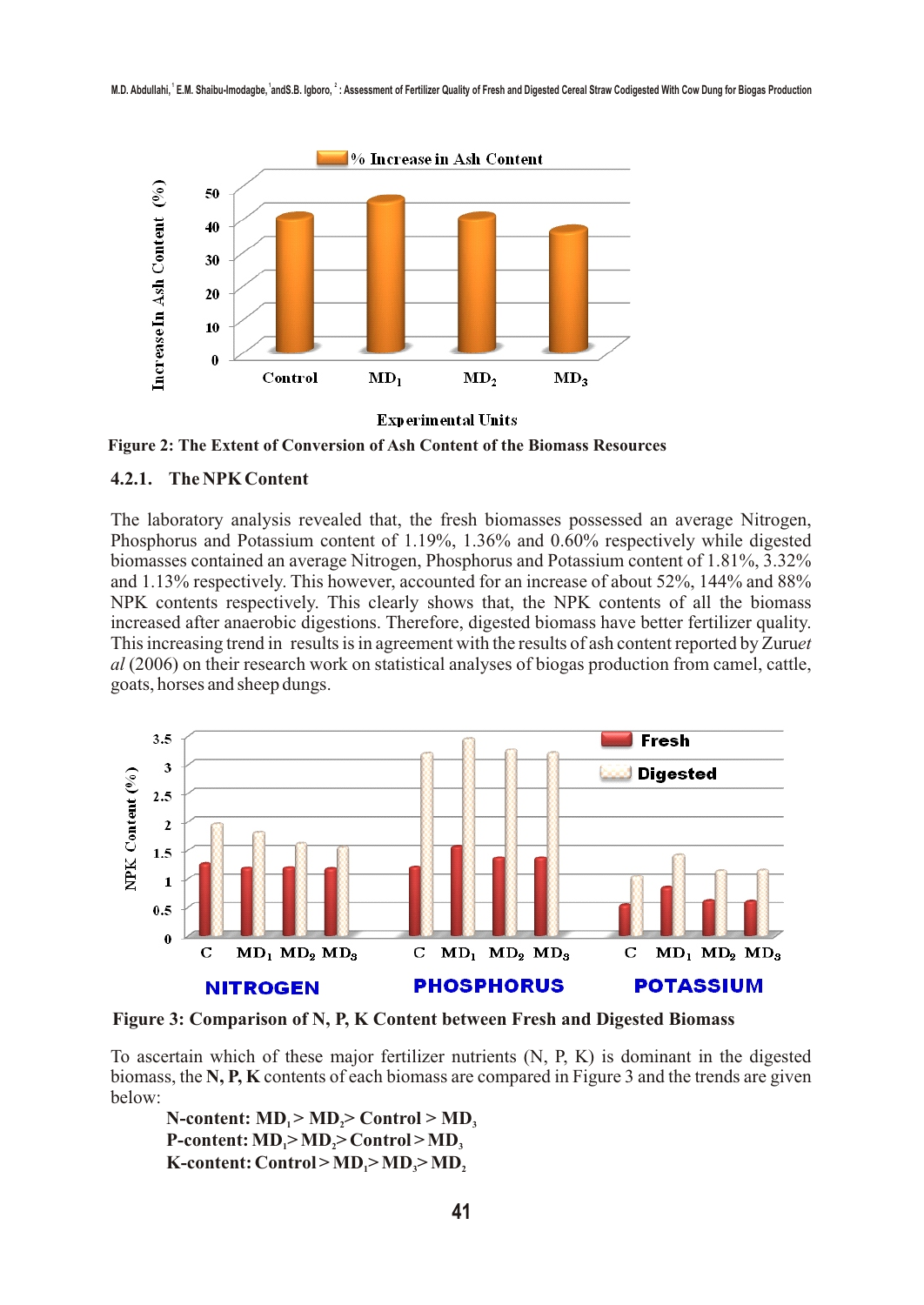The overall trend being:  $MD_1 > MD_2 > Control > Md_3$ 

#### **6. Conclusion**

Finally, analysis on the difference in Ash contents between the fresh and digested biomass shows an increase of 38%, 43%, 38% and 36% in Cow dung (Control), Sorghum + Cow dung  $(MD_1)$ , Maize + Cow dung (**MD**,) and Millet + Cow dung (**MD**) respectively after anaerobic digestion; the order being :  $MD_1 > MD_2 > Control(C) > MD_3$ . While the overall trend in N, P, K content after the experiment is  $MD_1 > MD_2 > Control > Md_3$ . This order suggests that  $MD_1$  contained the highest mineral elements or plants macro and micro nutrients such as Nitrogen (N), Phosphorus (P), Potassium (K), Calcium (Ca), Magnesium (Mg), Manganese ( Mn), Zinc (Zn), Copper (Cu) etc. while **MD**, contained the least of these elements. Therefore, MD<sub>1</sub> can be concluded as the one with the best fertilizer quality. This study also identified that, the ash contents of all biomass increased to about 40% on average a after anaerobic digestions. This implies that, the digested biomasses have better fertilizing effect, because the mineral or inorganic content of biomass is reflected in their ash content. The more the ash content the higher the mineral contents (**N, P, K,** etc.) and by implication the better the fertilizer quality of the substrates.

## **References**

- Abdullahi, M.D., Imodagbe, E.M. and Igboro, S.B., (2015). *Proximate Analysis of Cereal Straw for Biogas Production Co-digested with Cow Dung*, Ahmadu Bello University Zaria.
- AgriHunt For Agricultural Knowledge (2014) "*Negative Effect of Chemical Fertilizer*" Agricultural database, Pakistan.
- Akpan E.E (1995), *The Kinetics of Biogas Production from Cow dung*. M. Sc Thesis Submitted to the Department of Pure and Applied Chemistry, UsmanDanfodiyo University, Sokoto, Nigeria.
- Braun, R., (1982). *Biogas MethangarungorganischerAbfallstoffe:GrundlagenundAnwendungs beispiele*. Springer-Verlag, Wien.s Department of Agro biotechnology – IFATullin, University of Natural Resources and Applied Life Sciences, Vienna.
- Centre for Energy Studies, Institute of Engineering, (2001). *biogas support programme* (bsp) nether lands development. organizatio (snv/nepal). jhamsikhel, lalitpur, nepal. Certified Organic OMRI Fertilizer, (2015), *"Important of Organic Fertilizer",* Monroe Works, Florida, U.S.A.
- Dangoggo S.M. and Fernando, C.E.C. (1986), *A Simple Biogas Plant with Additional Gas Storage System*, Nigerian Journal of Solar Energy. 5, 135-141.
- Groot, L. and Bogdanski, A., (2013). *Bioslurry or Brown Gold*?A review of scientific literature on the co-product of biogas production.*Environment and Natural Resources Series*.FAO, Rome, Italy.
- Gurung, B. (1998). *Training programme on proper use of slurry for the technical staff of SNV/BSP*.A training manual.
- Holm-Nielsen, J.B., Seadi, J. A., and Oleskowicz, P., (2009).*The future of anaerobic digestion and biogas utilization*. In: *Bioresource Technology 100 (2009). Pp. 5478 – 5484*.
- IdowoInnocent Abbas and YetundeAdedoyinArigbede, (2012), *Green Area Mapping of Ahmadu Bello University Main Campus, Zaria, Nigeria Using Remote Sensing (Rs) and Geographical Information System (Gis) Techniques.* Department of Geography, Ahmadu